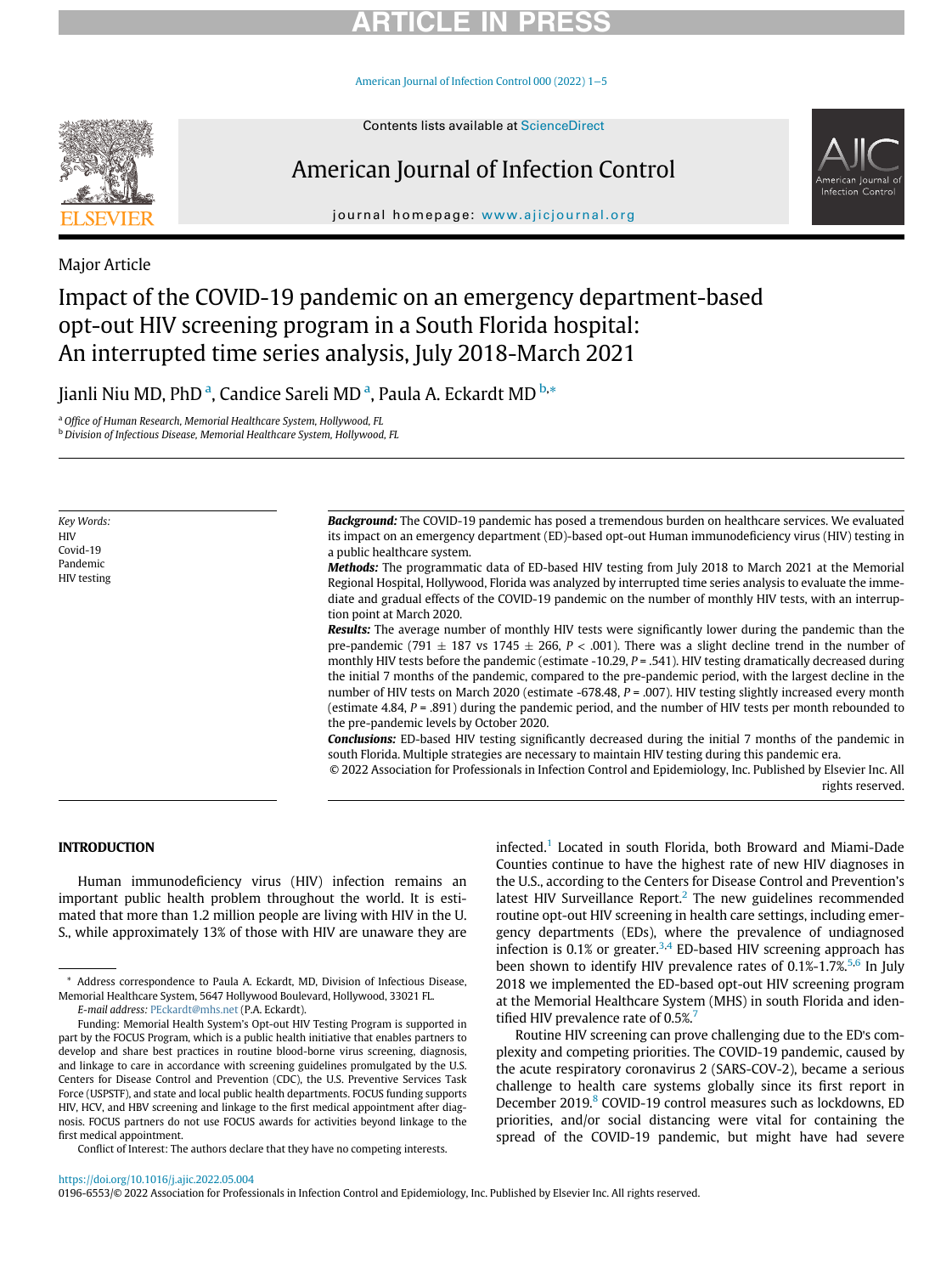# RTICI F IN PR

collateral effects on existing health care services, like ED-based HIV screening programs.<sup>[9](#page-4-8)</sup> The COVID-19 pandemic across the U.S. with extensive publicity and lockdowns began in mid-March 2020. Herein, we report the results of ED-based opt-out HIV tests between July 2018 and March 2021 at MHS. We defined the COVID-19 pandemic that interrupted the time series as the month of March 2020, the month strict COVID-19 lockdown measures went into effect in South Florida. We quantified the impact of the COVID-19 pandemic on the number of HIV tests per month using direct before-and-after comparison and interrupted time series analysis (ITS) with segmented regression models.

## Study setting and population

This institution based retrospective cohort study was conducted at MHS, Hollywood, Florida between July 2018 and March 2021. HIV testing was offered on an "opt-out" basis to patients aged 16 years or older who presented to the EDs for routine blood tests. "Opt-out" HIV screening orders were automatically initiated in the electronic medical record admission orders to be authorized by the trained nurse. Patients were given information related to an additional blood test to screen for HIV, unless they declined, during the ED registration process. Patients who were offered blood tests had their decision documented and coded in their electronic files. Patients were excluded from testing if they opted out, had a previous diagnosis of HIV infection or clinical evidence of HIV infection in the admitted patient's medical record or if they did not understand their right to opt-out.

## Data sources

Data on the number of HIV tests done per month at the ED were routinely recorded in the programmatic database of MHS. The number of ED-based HIV tests per month from July 2018 to March 2021 were extracted from the programmatic data and were analyzed.

## Statistical analysis

Descriptive statistics of mean, standard deviation, and range were calculated before and during the pandemic. There were 33 calendar months in time series, with 20 months pre-pandemic (July 2018-February 2020) and 13 months during the pandemic (March 2020-March 2021) segments. First, we computed mean number of monthly HIV tests for the periods before and during the pandemic and Student's t-test was used to determine whether these numbers differed significantly before-and-after pandemic, as all data were found to be normally distributed (Kolmogorov-Smirnov test).

To better understand the trends of the number of HIV tests per month during the COVID-19 pandemic, we performed an ITS seg-mented regression analysis<sup>[10,](#page-4-9)[11](#page-4-10)</sup> to examine changes in the number of HIV tests per month over time, with an interruption point that began on March 2020, using the following autoregressive error linear regression model: Yt =  $\beta_0 + \beta_1 T + \beta_2 Xt + \beta_3 TXt$ , where Yt represents the number of HIV tests per month; T represents time in months since the start of the study period; Xt is binary variable indicating the prepandemic (coded 0) or the post-pandemic period (coded 1); TXt represents the number of months after the pandemic at time t, coded 0 before the pandemic and coded 1-13 after the pandemic.  $\beta_0$  estimates the baseline level of HIV tests per month at  $T = 0$ ,  $\beta_1$  is the baseline slope that estimates the change in HIV tests month-to-month before the pandemic,  $\beta_2$  estimates the immediate change in HIV tests at the time the pandemic occurred,  $\beta_3$  represents the slope change following the pandemic. Seasonality of the time series data was examined with Chi-square test, and we confirmed the absence of seasonal distribution of the HIV tests through the timing chart. The presence of autocorrelation within the data was excluded by plotting the residuals and checking for normality (Kolmogorov-Smirnov test). Using the parameter estimates resulting from the regression models, we compared the estimated number of HIV tests per month during the pandemic to the counterfactual number of HIV tests per month estimated in the absence of the pandemic. The impact of the COVID-19 pandemic on HIV testing was expressed as the absolute difference with 95% confidence intervals in the number of HIV tests per month between the predicted numbers of HIV tests per month during the pandemic and the counterfactual tests per month in the absence of the pandemic. Statistical analyses were performed using Prism version 7.01 and SPSS Statistics software version 27 (IBM Corp.). P values reported are 2-tailed, with a significance level of .05.

## Ethical approval and informed consent

The retrospective chart review protocol was approved by the MHS Institutional Review Board (MHS.2019.119). Written informed consent was waived as this study involved only secondary data analysis.

A total of 45,185 HIV tests were recorded at MHS over the study period, of which 77% were tested before the pandemic (July 2018—

### <span id="page-1-0"></span>**Table 1**

ED-based "opt-out" HIV tests between July 2018 and March 2021, with the onset of the COVID-19 pandemic in March 2020

|                            | Before the pandemic<br>(July 2018-February 2020) | During the pandemic<br>(March 2020-March 2021) | D<br>value |
|----------------------------|--------------------------------------------------|------------------------------------------------|------------|
|                            |                                                  |                                                |            |
| ED visits                  |                                                  |                                                |            |
| Total numbers of ED visits | 158278                                           | 79796                                          |            |
| Monthly ED visits          | 7914                                             | 6138                                           | < .0001    |
| Std. deviation             | 290.1                                            | 1172                                           |            |
| Median                     | 7877                                             | 5950                                           |            |
| Minimum                    | 7440                                             | 4375                                           |            |
| maximum                    | 8557                                             | 9042                                           |            |
| Opt-out HIV tests          |                                                  |                                                |            |
| Total numbers of HIV tests | 34905                                            | 10280                                          |            |
| Monthly tests              | 1745                                             | 790.8                                          | < .0001    |
| Std. deviation             | 265.6                                            | 186.6                                          |            |
| Median                     | 1755                                             | 721                                            |            |
| Minimum                    | 1292                                             | 506                                            |            |
| maximum                    | 2242                                             | 1128                                           |            |
|                            |                                                  |                                                |            |

ED, emergency department; HIV, human immunodeficiency virus.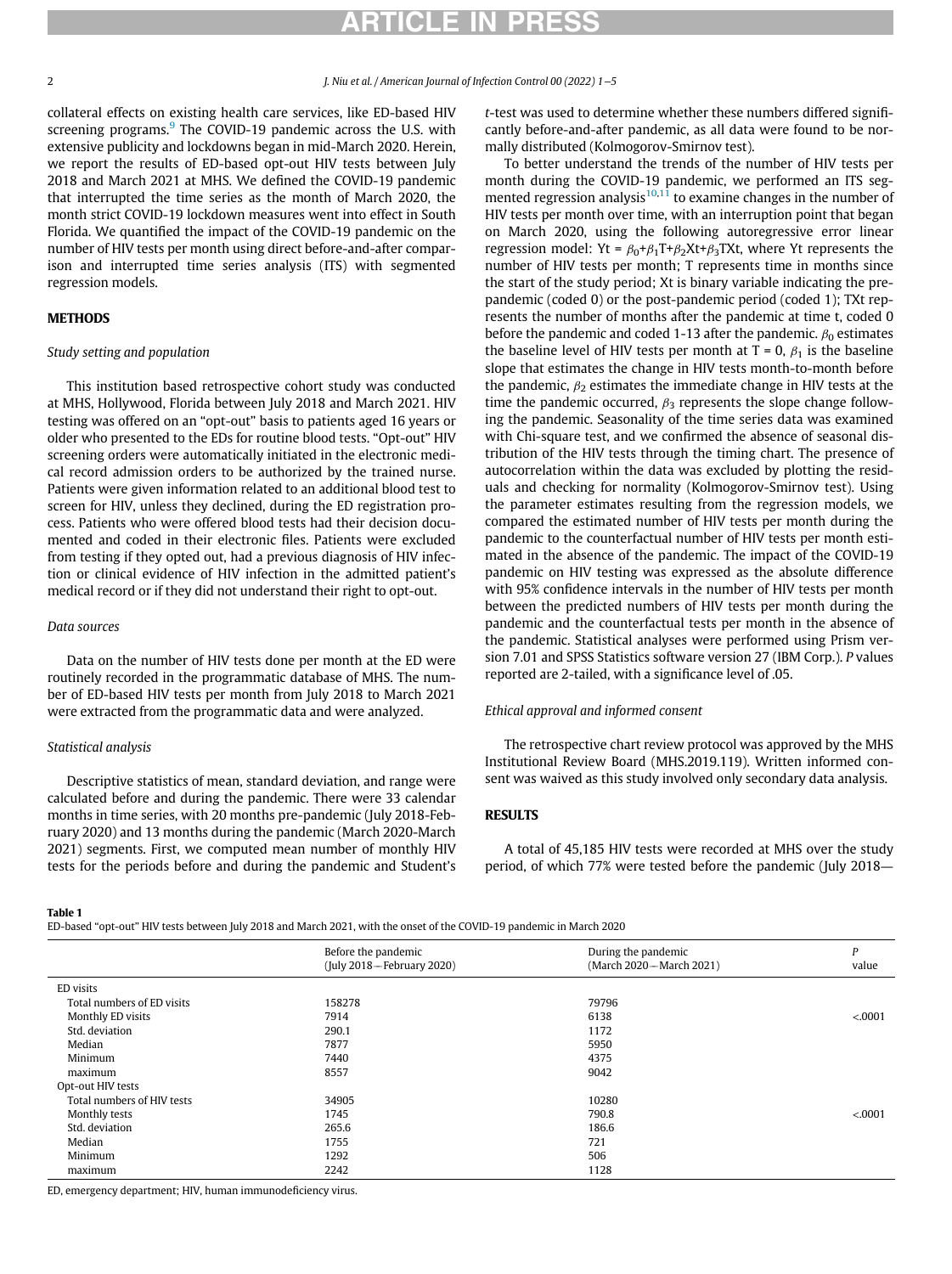# ARTICLE IN PRESS

J. Niu et al. / American Journal of Infection Control 00 (2022) 1−5 3

<span id="page-2-0"></span>

Fig 1. Interrupted time series analysis of the trends of ED-based HIV tests 20 month before the pandemic and 13 months during the COVID-19 pandemic in MHS between July 2018 and March 2021, with the month of March 2020 as the interruption time point identified by the dashed vertical line. The 2 straight lines are best-fitting linear models for pre-pandemic period (July 2018<sup>®</sup>—February 2020) and during the COVID-19 pandemic period (March 2020<sup>®</sup>—March 2021) determined by interrupted time series segmented regression of the HIV tests per month between July 2018 and March 2021.

February 2020, 20 monthly time points) and 23% were tested during the pandemic period (March 2020—March 2021, 13 monthly time points) ([Table 1\)](#page-1-0). Analyses were performed to compare data from the 20 months before the pandemic with data from the 13 months of the pandemic period. The number of HIV tests per month decreased dramatically during the pandemic period, compared to the pre-pan-demic period [\(Table 1](#page-1-0);  $P < .0001$ ). The impact of the pandemic on ED visits was in a manner similar to the HIV tests, which clearly demonstrated a drop in the number of ED visits per month during the pan-demic period, compared to the pre-pandemic period [\(Table 1;](#page-1-0)  $P <$ .0001).

[Figure 1](#page-2-0) shows the trends of HIV tests per month before and during the pandemic period. There has been a slight downward trend in the number of HIV tests per month prior to the pandemic. On the onset of the pandemic (identified in [Fig 1](#page-2-0) as a vertical reference line labeled "Pandemic onset: March 2020"), there was a sharp decline in the number of HIV tests on March 2020 followed by a slight upward trend over the rest of the time period. [Table 2](#page-2-1) shows the results of ITS analysis based on the HIV tests per month between July 2018 and March 2021. The results indicate that just before the pandemic period, there had been an average of 1783 tests per month ( $\beta_0$  = 1783.11, P < .001). Before the pandemic, there was no significant month-to-month change in the number of HIV tests per month

### <span id="page-2-2"></span><span id="page-2-1"></span>**Table 2** ------ -<br>Parameter estimates, standard errors and *P*-values from the ITS models predicting mean monthly numbers of HIV tests from July 2018 to March 2021

| <b>Parameters</b> | Estimate  | Standard error |         | Sig.    |
|-------------------|-----------|----------------|---------|---------|
| $\beta_0$         | 1783.11   | 204.24         | 8.73    | < 0.001 |
| $\beta_1$         | $-10.29$  | 16.62          | $-0.98$ | 0.541   |
| $\beta_2$         | $-683.31$ | 239.66         | $-2.85$ | 0.008   |
| ßз                | 4.83      | 34.98          | 0.14    | 0.891   |

 $\beta_0$  = Intercept (estimated HIV tests before the pandemic).

 $\beta_1$  = Change in the monthly HIV tests from July 2018 to February 2020.

 $\beta_2$  = The level change in the monthly HIV tests immediately after the pandemic.  $\beta_3$  = Change in the monthly HIV tests after March 2020 compared with the monthly trend before the pre-pandemic.

( $\beta_1$  = -10.29; P = .541). While right after the pandemic started, the estimated number of HIV tests dropped abruptly by 683 tests per month ( $\beta$ <sub>2</sub> =-683.31.48; P = .008). There was no significant change in the month-to-month trend in the number of HIV tests per month during the pandemic period ( $\beta_3$  = 4.83; P = .891).

[Table 3](#page-2-2) shows the estimated numbers of fewer HIV tests per month during the pandemic period compared with the pre-pandemic period as reference. There was a marked decline in the number of HIV tests per month, which was more pronounced during the early period of pandemic, particularly between March and September 2020 (all P < .05). In March 2020, the first month of the pandemic, there were 678 fewer HIV tests than predicted in the absence of the pandemic. In April 2020, there were 673 fewer HIV tests. The number of HIV tests per month between October 2020 and March 2021 was rebounded to the pre-pandemic levels (all  $P > .05$ ).

Analyses were also performed to directly compare data from the 12 months before the pandemic with data from the 12 months of the pandemic period, Mach 2019 to February 2021, with the month of March 2020 as the onset of the COVID-19 pandemic. During the

Changes of monthly HIV tests during the pandemic period compared with pre-pandemic as a reference

| Month during the | Relative changes | 95% Confidence interval |             | $\boldsymbol{P}$ |
|------------------|------------------|-------------------------|-------------|------------------|
| pandemic period  | of HIV tests     | Lower bound             | Upper bound | value            |
| March 2020       | $-678.48$        | $-1155.98$              | $-200.98$   | .007             |
| April 2020       | $-673.65$        | $-1150.29$              | $-197.00$   | .007             |
| May 2020         | $-668.83$        | $-1155.21$              | $-182.45$   | .009             |
| June 2020        | $-664.01$        | $-1170.07$              | $-157.95$   | .012             |
| <b>July 2020</b> | $-660.94$        | $-1132.57$              | $-189.31$   | .008             |
| Aug 2020         | $-654.35$        | $-1225.10$              | $-83.59$    | .027             |
| Sep 2020         | $-649.52$        | $-1262.60$              | $-36.44$    | .039             |
| Oct 2020         | $-644.69$        | $-1305.12$              | 15.74       | .056             |
| Nov 2020         | $-639.87$        | $-1351.64$              | 71.91       | .077             |
| Dec 2020         | $-635.05$        | $-1401.41$              | 131.32      | .102             |
| Jan 2021         | $-630.22$        | $-1453.73$              | 193.28      | .130             |
| Feb 2021         | $-625.39$        | $-1508.12$              | 257.34      | .159             |
| March 2021       | $-620.57$        | $-1564.19$              | 323.05      | .191             |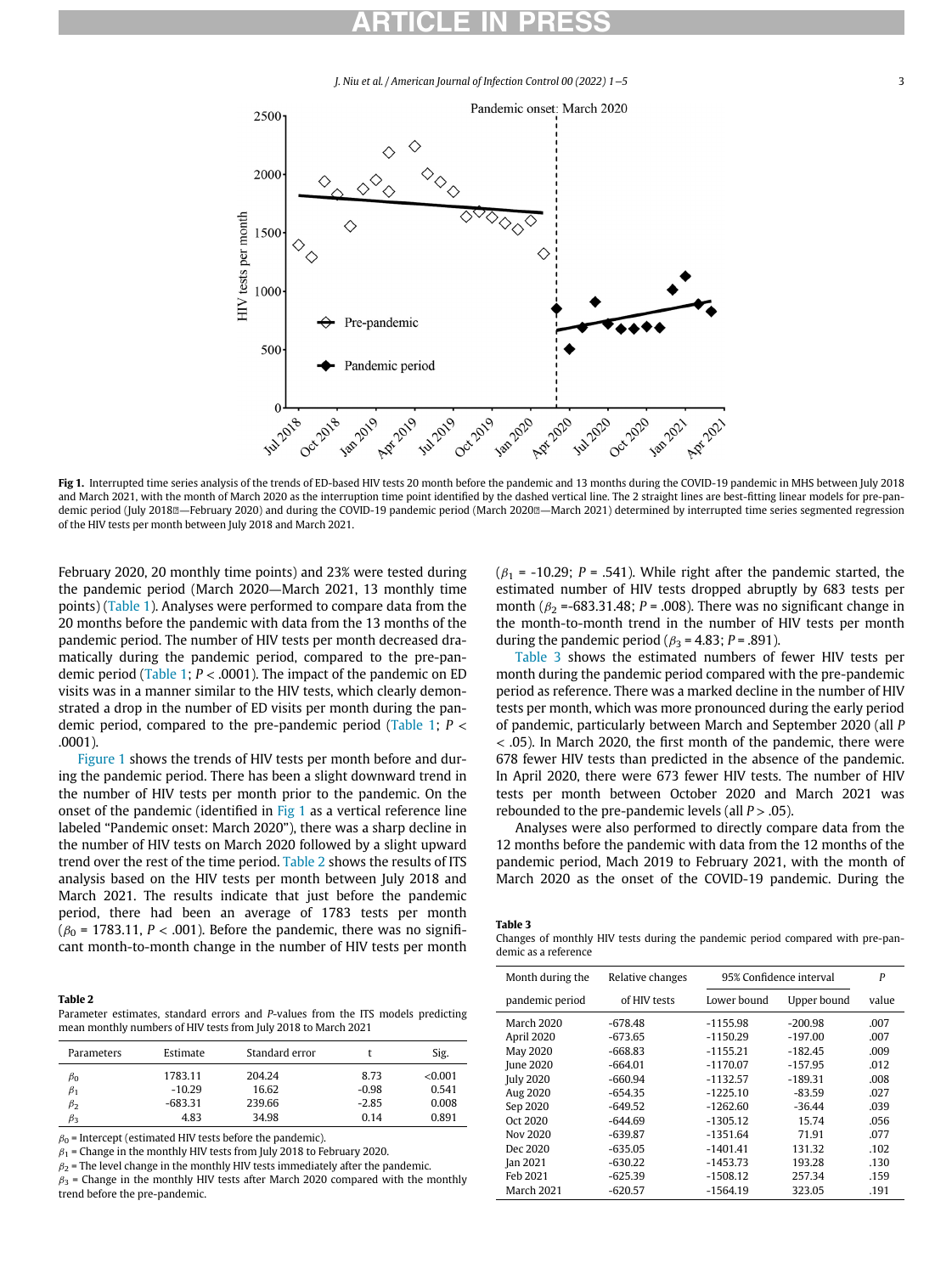# ARTICLE IN PRES

## 4 J. Niu et al. / American Journal of Infection Control 00 (2022) 1−5

pandemic period (March 2020—February 2021), there was a marked decline in the number of ED visits and HIV tests per month, compared to the pre-pandemic period (March 2019—February 2020) (Supplementary Table S1). The trend of HIV tests per month was decreasing before the pandemic, however, after the pandemic, the number of HIV tests per month was increasing (Supplementary Figure S1). Supplementary Table 2 shows the results of ITS analysis based on the number HIV tests per month between March 2019 and February 2021. The number of HIV tests per month before the pandemic was estimated at 2,245, and the number of HIV tests per month decreased significantly every month until March 2020 according to the pre-pandemic slope ( $\beta_1$  = -73.45; P < .001). At the onset of the pandemic, the number of HIV tests per month were significantly declined  $(\beta_2 = -737.44; P < .001)$ . The estimates of the number of HIV tests per month had an increasing trend over the time after March 2020, with a slope of 98.29 ( $\beta_2$  = 98.29; P < .001). Supplementary Table S3 shows the estimated number of fewer HIV tests per month during the pandemic period compared with the pre-pandemic period as a reference. There were significant declines in the number of HIV tests conducted per month during March—June 2020 (all  $P < .05$ ), while the COVID-19 pandemic was in an emerging phase in the U.S., but rebounded to a lesser degree from July 2020 to January 2021 (all  $P > .05$ ). However, the estimated number of HIV tests in February 2021 increased by 442, which was higher than the pre-pandemic level ( $P = .041$ ). Importantly, these findings should only be considered valid for the duration of the study period.

The COVID-19 outbreak has had significant impacts on global healthcare systems.<sup>[12](#page-4-11)</sup> This large population-based study in South Florida explored trends in ED-based "opt-out" HIV testing from July 2018 to March 2021, with the month of March 2020 as the interruption time of the COVID-19 pandemic. The results showed that the number of ED-based HIV tests per month significantly decreased during the months of March—September 2020, compared to the predicted number of HIV tests per month in the same period before the pandemic occurred. After the initial 7 months of the pandemic the number of HIV tests per month rebounded to the pre-pandemic levels. This finding is somewhat consistent with the "wave" of the COVID-19 infection in South Florida and a drop in ED visits during the pandemic period likely contributed to the decline in HIV tests. $13-15$ 

Data from the AIDS Healthcare Foundation Global Quality Program from 44 countries demonstrated a significant reduction in the number of HIV tests, ranging from 26.19% in Europe to 44.62% in Latin America, and 35.4% in the Caribbean, between January and August 2020, compared with the equivalent time period in  $2019$  $2019$ . An ITS analysis of a large dataset from 65 South Africa primary care clinics between January 1, 2018 and July 31, 2020 showed a 47.6% decrease in HIV testing in April 2020.<sup>[16](#page-4-13)</sup> In a recent report from The Joint United Nations Programme on HIV/AIDS also showed a reduction in HIV testing in 16 out of 19 countries, and a decline in initiation of antiretrovi-ral therapy (ART) in 28 out of 29 countries.<sup>[17](#page-4-14)</sup> Despite worldwide evidence showing that HIV testing has declined during the COVID-19 pandemic, data on the extent of these changes from the U.S. is very limited, with mixed trends in HIV tests, with some sites reporting decreases and some reporting no change. Moreover, most reports have focused on the first 3—6 months of the pandemic, and unlike our analysis, they do not account for long-term trends, which might have influenced outcomes. In our study, analyses were performed to compare data from the 20 months before the pandemic with data from the 13 months of the pandemic period. Our findings in South Florida area are in agreement with previous studies reporting a downward trend in HIV tests in diverse regions of the U.S. during the initial 9 months of the pandemic, compared to  $2019$ <sup>[18](#page-4-15)</sup> We also conducted a direct comparison of the number of HIV tests 12 months before the pandemic vs 12 months during the COVID-19 pandemic, and the results show a somewhat consistent pattern in terms of HIV testing changes, suggesting that the trends of HIV testing changes during the pandemic are real.

Several previous studies on the effect of COVID-19 on ED volume in the U.S. show a significant drop in ED visits compared to the same period a year earlier.<sup>[16-18](#page-4-13)</sup> The measures used to control the COVID-19 pandemic, such as stay-at-home orders, quarantine, and excessive demands on laboratories tests for COVID-19 have likely contributed to the substantial decrease in ED visits during the pandemic. It is also possible that those experiencing mild symptoms opted to avoid ED visits because of lockdown restrictions and risks of COVID-19 infection. In this study, we observed a sharp decrease in the mean of monthly ER visits relative to a similar period of time pre-pandemic. As a consequence, this decline in ER visits was most likely contributing to the decline in HIV tests during the pandemic period.

Identification of HIV-infected persons early and timely initiation of ART play a key role in HIV prevention and treatment outcomes.<sup>[19](#page-4-16),[20](#page-4-17)</sup> Being unable to maintain HIV testing during the COVID-19 pandemic is a significant hindrance to the achievement of the United Nations Programme on HIV/AIDS 95-95-95 goals by 2030.<sup>[16](#page-4-13)[,21](#page-4-18)</sup> Our findings indicate that ED-based opt-out HIV screening has been negatively affected during the pandemic, suggesting innovative strategies should be made to re-attain appropriate HIV testing even during the pandemic surges. HIV self-testing (HIVST) was reported to provide access to HIV testing safely while maintaining social distancing. $22$  Additionally, HIVST affords individuals privacy and convenience that help expand the coverage of HIV testing to reach persons hindered from accessing facility-based testing.<sup>[23](#page-4-20)</sup> As the COVID-19 crisis continues, the HIVST may be an alternative approach to maintain HIV testing among the general population in this era, $24,25$  $24,25$  even though routine opt-out HIV testing remains the standardized test in healthcare settings. Moreover, individuals who seek care for COVID-19 should incorporate or even link HIV screening to COVID-19 testing as the previous report has demonstrated a considerable increase in HIV diagnoses with incorporating HIV screening into COVID-19 testing in the ED. $^{26}$  $^{26}$  $^{26}$ 

There are several limitations to our study. First, a single healthcare system's data was used and the demographic information related to individuals and their presentations to HIV tests was not available. We were unable to examine potential subgroup differences, such as age, gender, or race related to HIV tests during the pandemic. Second, the ED in our sample represents only Broward & Miami-Dade Counties and surrounding areas, which is located in the pandemic's hotspots for both HIV and COVID-19. So the findings of this study might not be generalized to other geographically diverse sites. Lastly, the findings of this study should only be considered valid for the duration of the study period.

In conclusion, this study represents the assessment of pandemicrelated changes in ED-based opt-out HIV testing in a community hospital in South Florida, and indicates that the COVID-19 pandemic has had negative consequences on HIV screening in emergency department. As the COVID-19 pandemic continues to cause challenges to the public health in the coming years, suitable strategies (eg, incorporating or even linking HIV screening to COVID-19 testing) should be implemented to enhance ED-based HIV screening programs, thus yielding more success for EDs in diagnosing HIV infection and linking patients to care.

Supplementary material associated with this article can be found in the online version at [https://doi.org/10.1016/j.ajic.2022.05.004.](https://doi.org/10.1016/j.ajic.2022.05.004)